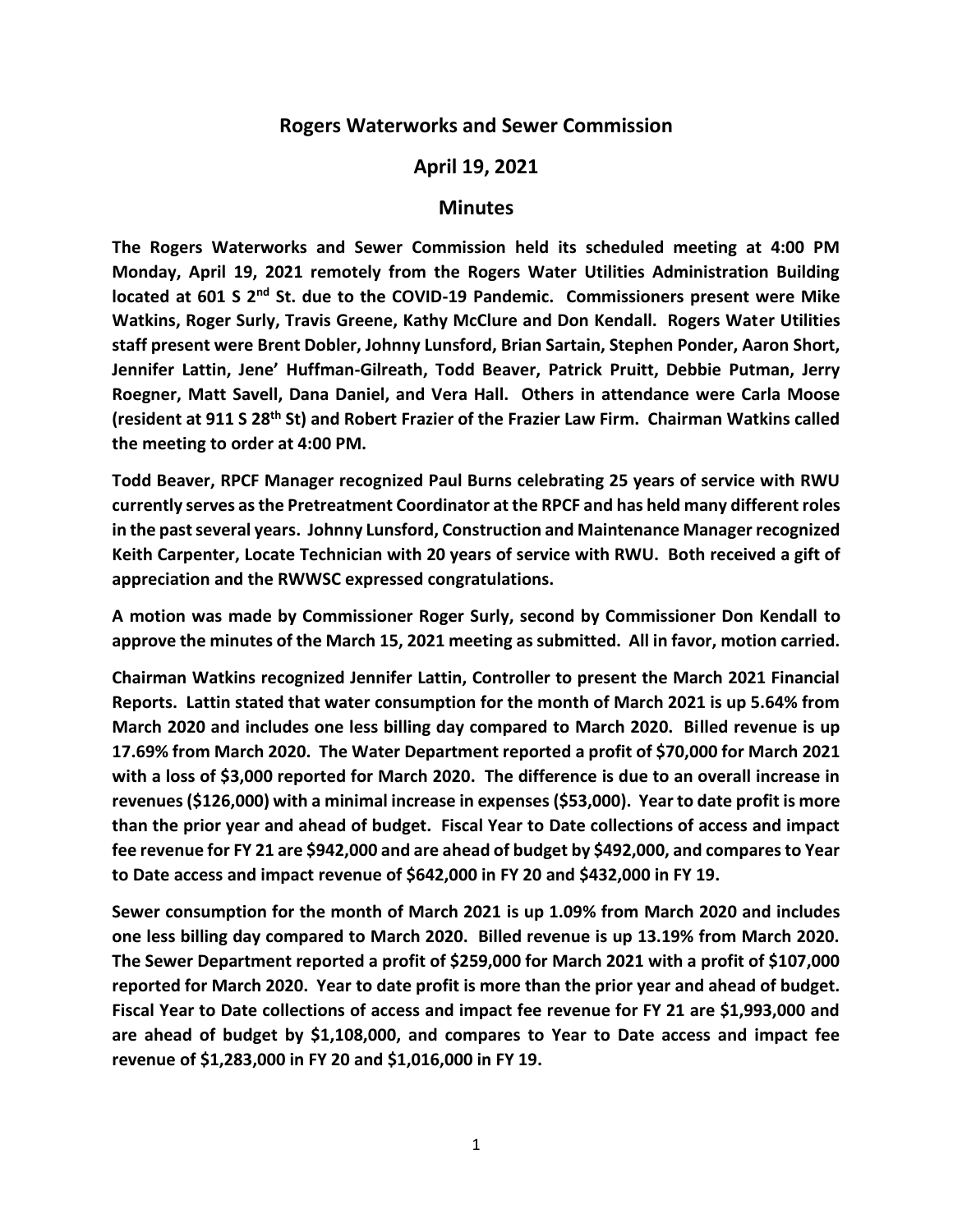**Lost Water is at 16% for the month of March 2021, 17% for the calendar year, and 15% for the last twelve months.**

**The Total Restricted and Unrestricted Funds are \$41.3 million for March 2021, which is an overall increase of \$5,444,000 from March 2020. Water Funds increased by approximately \$2,797,000 and Sewer Funds increased by \$2,647,000. \$10 million of the \$41.3 million total funds is restricted for specific use such as debt service, meter deposits, access and impact fees, and depreciation.**

**The RWU lobby remains closed with all business being conducted over the phone, via email, online, and in the drive-through. There were no questions. Additionally, in March, RWU successfully entered into a contract with Tyler Technologies to provide accounting and billing software to RWU. The implementation of the new software will take place over the next year to year and a half.**

**Chairman Watkins recognized Brian Sartain Utility Engineer, for the March Engineering Report. Sartain stated that Jason Oxford has started as a new Construction and Inspection Technician. Rogers continues to experience steady growth, receiving (26) new plumbing plan reviews (double from previous month) showing accelerated trend of re-development in the area near downtown and W Walnut St. New project submittals include Walmart 5837 Building & Parking Expansion, Kamran Talebi Event Center, Pinnacle Hills Active Living, Reserve on Dixieland (Multifamily) and Crescent View Subdivision Ph 2. Arkansas Street remains under construction with J B Hunt Dr and Uptown/Oak Street Overpasses being next out to bid with no date set. Some Utility Projects have been affected by supply chain shortages, materials, and labor availability with costs up across the board. Multiple delays have caused the Persimmon, 9th & 10th St Project to fall behind schedule. We are currently advertising for a Construction Manager/General Contractor for the RWU Field Ops & Admin Facility and staff is also currently working with Hight-Jackson Architects to develop conceptual plans. RJN is finalizing preliminary plans for the Pinnacle Sewer Replacement. RWU is preparing bid documents for an 18" water main crossing at I-49/Ajax Rd expecting to advertise for bid in early May. Bids were received on April 13th for the 2021 Waterline Replacements & Relocations Projects.**

**Sartain continued, noting that the engineering firm Freese & Nichols will be submitting the draft collection system technical memorandum and Capital Improvement Plan in April as part of the Wastewater Master Plan. For the Water Master Plan update, engineering firm Garver has completed the existing system assessment, and is currently working on modeling for future system improvements. From a capacity standpoint, the water system is performing well, and there were no major concerns with regard to present system capacity. RWU met with the City of Bentonville to discuss potential alternatives for future transmission main routing and connection to the BWD western pump station. Staff is also working with Trekk Design Group, with smoke testing tentatively scheduled for early May for an area from 13th to Arkansas St., north of downtown (approximately 9.5 miles of sewer main). The Train II Design-Build is still under construction and progressing in the demolition phase. The design of the Ph II Solids**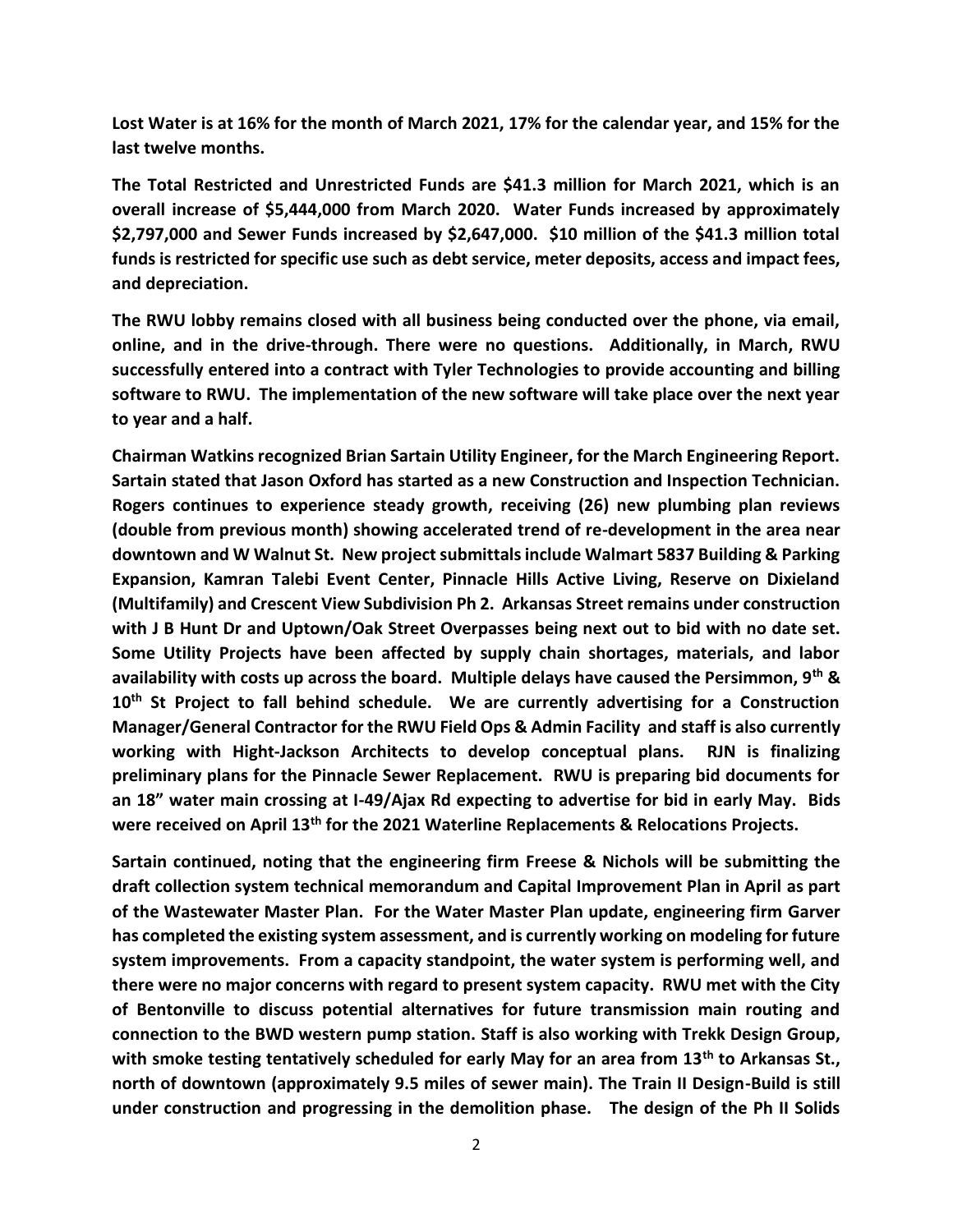**Handling Improvements is still in the concept phase, with the present task being selection of drying equipment. Sartain presented a summary of the dryer technology selection process. The three dryer manufacturers are: Wyse Turbo Dryer, Gryphon Sludge Dryer, and a Huber Belt Dryer. Sartain explained that staff has been investigating the different types of dryer technologies and provided a comparison table with detailed information also the risks that are associated with each. Staff visited two other cities to look at dryer examples to help evaluate what is best for our facility. The next steps will be follow-up questions with the three manufacturers. Also, an Engineer will evaluate site layout options to determine impact of required space and conveyance. Staff expects to present a recommendation to the Commission after extensive study is completed.**

**Chairman Watkins recognized Todd Beaver, RPCF Manager to present the March RPCF Reports. Beaver said the Discharge Monitoring Report had good results with no violations reported. The Industrial Pre-Treatment Program reported one site visit with no violations. The FOG Inspection Report performed 31 inspections. Applications continue for food truck vendors and are being processed with approval of wastewater disposal methods. Investigation of a white milky substance found in a storm water drainage ditch was identified as adhesive latex that was seeping out of old above ground tanks at 400 W New Hope Rd. The search continues for a maintenance technician. The solids processing schedule has slowed to 6 days/week vs 7 with the help of new technicians relieving the operations staff. 369.9 MG was treated in March with an average flow of 7.6 MGD. These flows included 4.75" of rain over 12 events. There were no questions.**

**Chairman Watkins recognized Johnny Lunsford, Construction and Maintenance Manager to present the March Operations Report. Lunsford said field operations has been very busy and currently short staffed. He stated the ADEQ reported two violations for the collection system. One of the issues was resolved replacing a light bulb and the other will be addressed when the lift station in question will soon be relocated. Lunsford said we are currently assisting Bentonville with repairing a leak on their 48" main transmission line in Lowell that runs through RWU boundary area. There were no questions.**

**Brent Dobler, Utility Superintendent recognized Carla Moose, resident of 911 S 28th St. She requested additional monies to repair flooring damaged as a result of a sewer backup. After discussion, a motion was made by Commissioner Don Kendall, second by Commissioner Travis Greene to approve additional monies needed to replace the flooring resulting from a sewer backup. All in favor, motion carried.**

**Jennifer Lattin, Controller presented the annual report required per FTC Regulations for Rogers Water Utilities Identity Theft Prevention Program (Red Flag Policy). The Annual Report was accepted as submitted, with one customer reporting an unauthorized credit card use for payment. After researched, that water account was not associated with the cardholder and those charges were immediately reversed and the customer was notified. Lattin also stated that this past year the customer's social security number has been redacted (showing only the**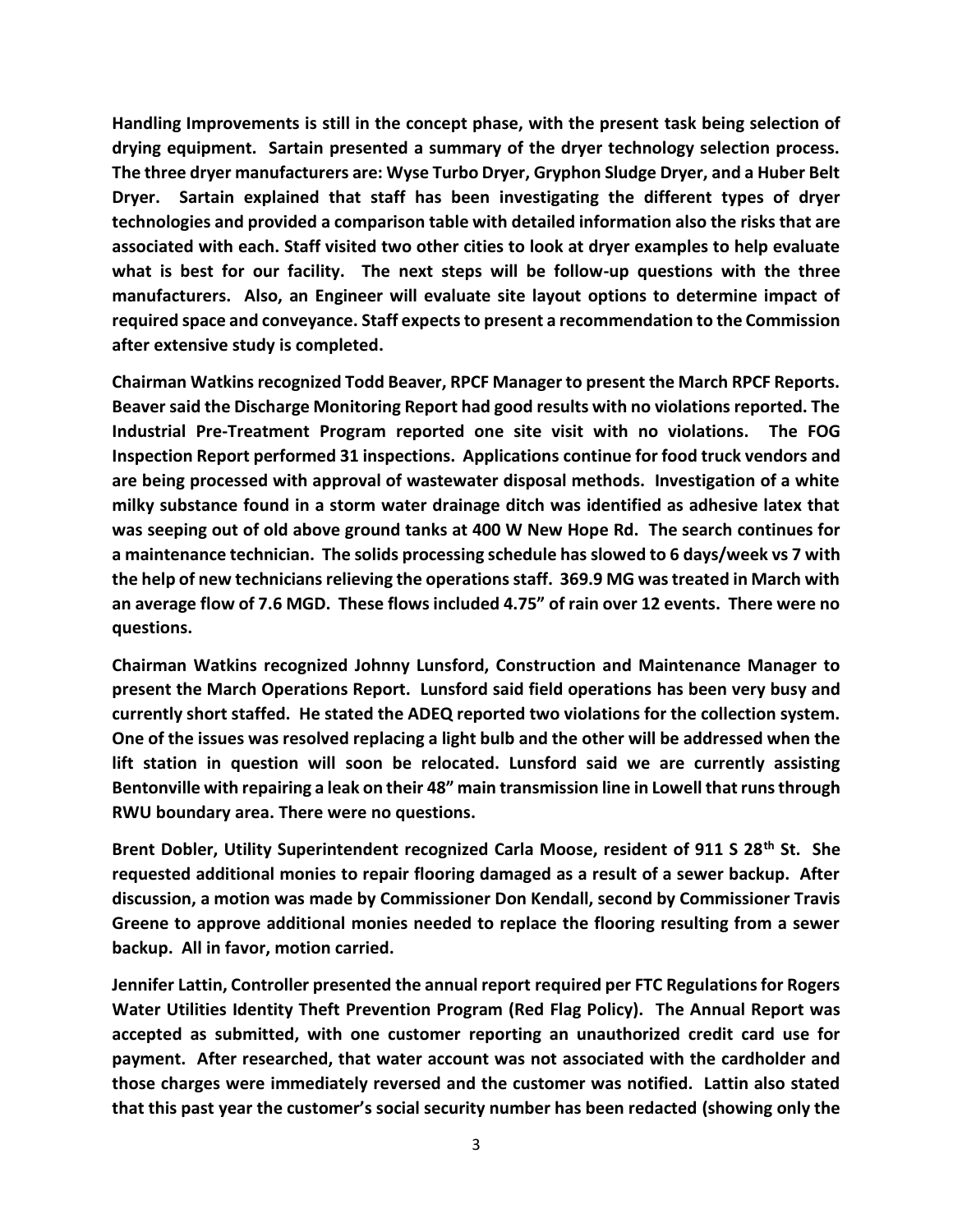**last four) from view in the RWU billing software to enhance our security measures. There were no recommendations to amend RWU's Identity Theft Program. There were no questions.**

**Jennifer Lattin presented Resolution No. 21-08 authorizing renewal of the agreement with Paymentus Corporation for an additional one-year term to begin on or about September 5, 2021 and to end on or about September 5, 2022 for electronic bill payments. Commissioner Kathy McClure made a motion, second by Commissioner Don Kendall to approve Resolution No. 21-08 as submitted. All in favor, motion carried.**

**Chairman Watkins recognized Dana Daniel, HR Director to present Resolution No. 21-09 with Exhibit 1 attached amending the Employee Policy Manual for Rogers Water Utilities. Changes were made to Section 8 D and Section 8 E as noted. A motion was made by Commissioner Kathy McClure, second by Commissioner Don Kendall to approve Resolution No. 21-09 with Exhibit 1 attached as submitted. All in favor, motion carried.**

**Brian Sartain announced the bid results from April 13, 2021 for the 2021 RWU Water Line Replacement. Staff recommends award the lowest bidder Goins Construction in the amount of \$1,268,195.00. Included in the bid price is an \$80,000 owner's allowance. Commissioner Travis Greene made a motion, second by Roger Surly to approve the bid to Goins Construction in the amount of \$1,268,195.00 for the 2021 RWU Water Line Replacement as submitted. All in favor, motion carried.**

**Brian Sartain requested approval of a contract with engineering firm Grubbs, Hoskyn, Barton & Wyatt, Inc. for construction testing services at the RPCF Train 2 Rehabilitation Project. Staff recommends approval of the professional services contract with Grubbs, Hoskyn, Barton & Wyatt, Inc. for hourly construction testing services not to exceed \$29,000, allowing staff to negotiate the final form and content of the agreement. This consultant has been selected based on their response to the annual request for qualifications (RFQ). Commissioner Don Kendall made a motion, second by Commissioner Kathy McClure to approve the contract with Grubbs, Hoskyn, Barton & Wyatt, Inc. as submitted. All in favor, motion carried.**

**Sartain continued with requesting approval of a contract with Crafton Tull & Associates, Inc. for design of improvements to the Hwy 112 Lift Station (Scissortail Lift Station). Staff recommends approval of the professional services contract with Crafton Tull & Associates, Inc. for hourly services not to exceed \$112,500, allowing staff to negotiate the final form and content of the agreement. This consultant has been selected based on their response to the annual request for qualification (RFQ). Commissioner Kathy McClure made a motion, second by Commissioner by Roger Surly to approve the contract with Crafton Tull & Associates, Inc. as submitted. All in favor, motion carried.**

**Sartain requested approval for Task Order #20 between the City of Rogers and CEI Engineering for the Poplar/13th Street Roundabout. Staff recommends approval of the design contract for Task Order #20 between the City of Rogers and CEI Engineering Associates, Inc. and approval to reimburse the City of Rogers for hourly design services and reimbursable expenses not to**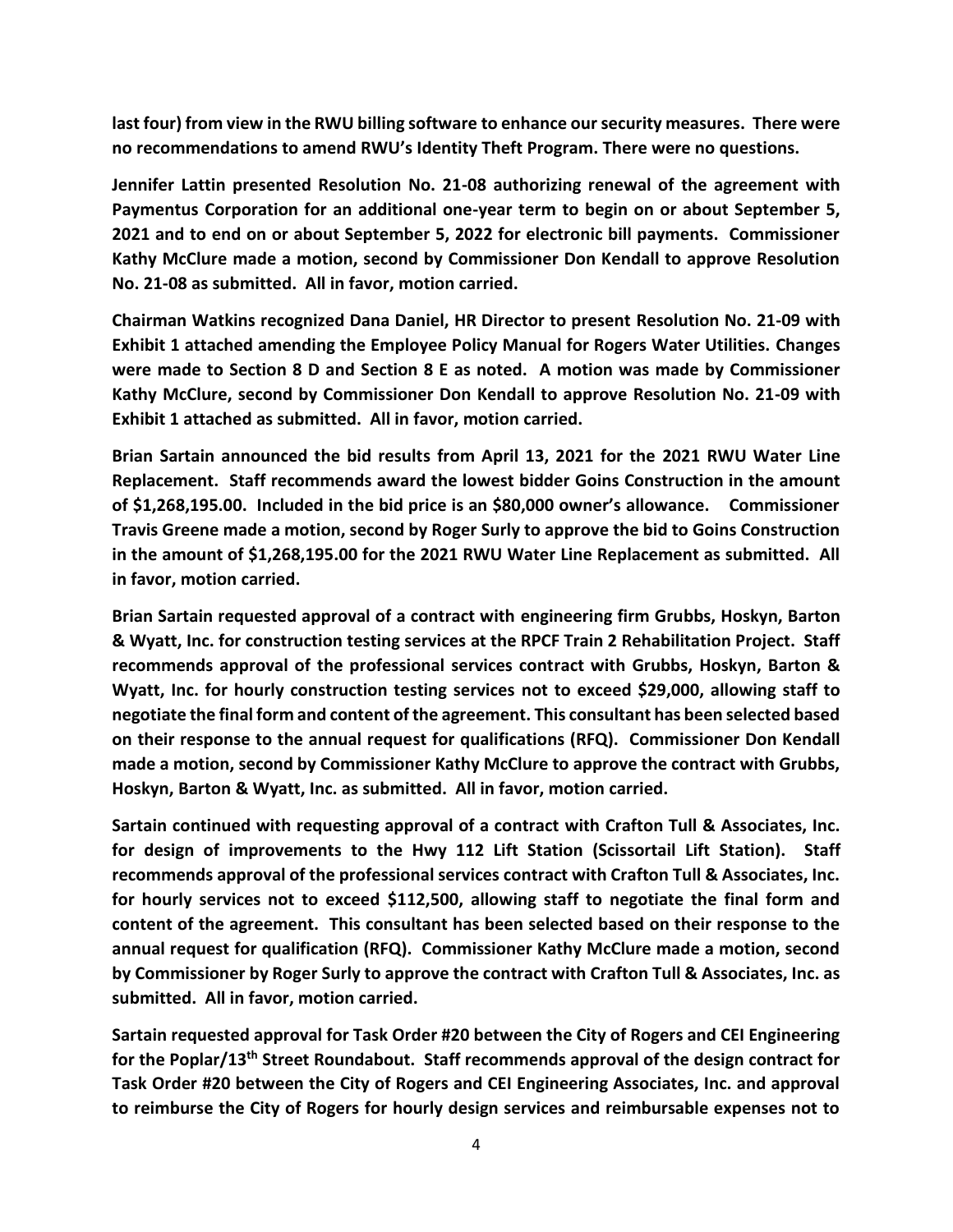**exceed \$50,000. Commissioner Kathy McClure made a motion, second by Commissioner Don Kendall to approve Task Order #20 as submitted. All in favor, motion carried.**

**Sartain requested approval of Resolution No. 21-10 updating the standard specifications for construction of public water and sewer improvements. A motion was made by Commissioner Travis Greene, second by Commissioner Kathy McClure to approve Resolution No. 21-10 as submitted. All in favor, motion carried.**

**Chairman Watkins recognized Jene' Huffman-Gilreath, Shared Services Manager to present the bid results for RWU Property Insurance. One bid was received from Rogers Insurance Agency and they were our previous carrier. Huffman-Gilreath stated that it was determined the amount of coverage needed to be increased as our property value is higher as well as replacement costs have increased. The premium will increase \$10,878 with a \$10,000 deductible including earthquake coverage for a total amount of \$55,242. Commissioner Don Kendall made a motion, second by Commissioner Kathy McClure to accept the property insurance bid from Rogers Insurance Agency as submitted. All in favor, motion carried.**

**Chairman Watkins recognized Robert Frazier, RWU Attorney requesting approval of Resolution No. 21-11 with Exhibit 1 attached declaring and adopting a record retention and disposal policy for the Rogers Waterworks and Sewer Commission and the Rogers Water Utilities. Commissioner Kathy McClure made a motion, second by Commissioner Roger Surly to approve Resolution No. 21-11 as submitted. All in favor, motion carried.**

**Jennifer Lattin, Controller is requesting approval of Resolution No. 21-12 authorizing the destruction of certain accounting records of Rogers Water Utilities with the affidavit attached as Exhibit A. Accounting records for which destruction is requested relate to Fiscal Year 2013 and are within Arkansas State Law limits for destruction of such documents. Commissioner Roger Surly made a motion, second by Commissioner Kathy McClure to approve Resolution No. 21-12 as submitted. All in favor, motion carried.**

**Chairman Watkins recognized Jene' Huffman-Gilreath to present Resolution No. 21-13 authorizing disposition of certain obsolete information technology (IT) equipment. A motion was made by Commissioner Roger Surly, second by Commissioner Kathy McClure to approve Resolution No. 21-13 as submitted. All in favor, motion carried.**

**Huffman-Gilreath continued requesting approval of Resolution No. 21-14 authorizing RWU to enter into a contract with Computer Systems and Services, Inc. (Compsys) to provide networking and systems security with related information technology services to the Rogers Water Utilities not to exceed \$84,000. Commissioner Kathy McClure made a motion, second by Commissioner Roger Surly to approve Resolution No. 21-14 as submitted. All in favor, motion carried.**

**Chairman Watkins recognized Brent Dobler, Utility Superintendent to present Resolution No. 21-15 authorizing amendment and reinstatement of a Master Sales Agreement with Itron, Inc;**